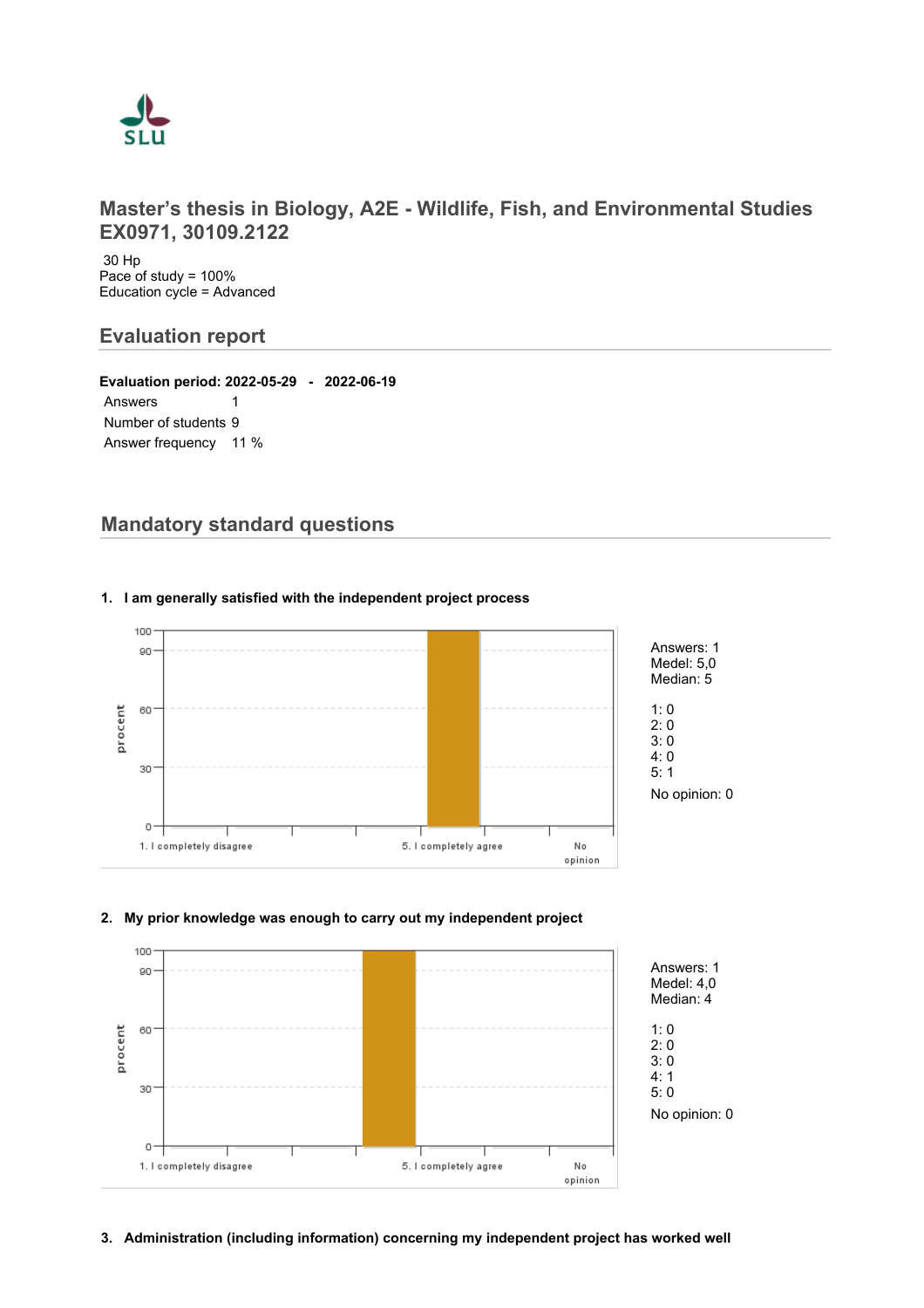

#### **4. The social learning environment was inclusive (e.g. different opinions were respected, gender equality aspects, no master suppression techniques used)**



#### **5. The physical learning environment (e.g. equipment and other resources) was satisfactory**



#### **6. The course has touched on sustainable development (environmental, social and/or financial sustainability)**

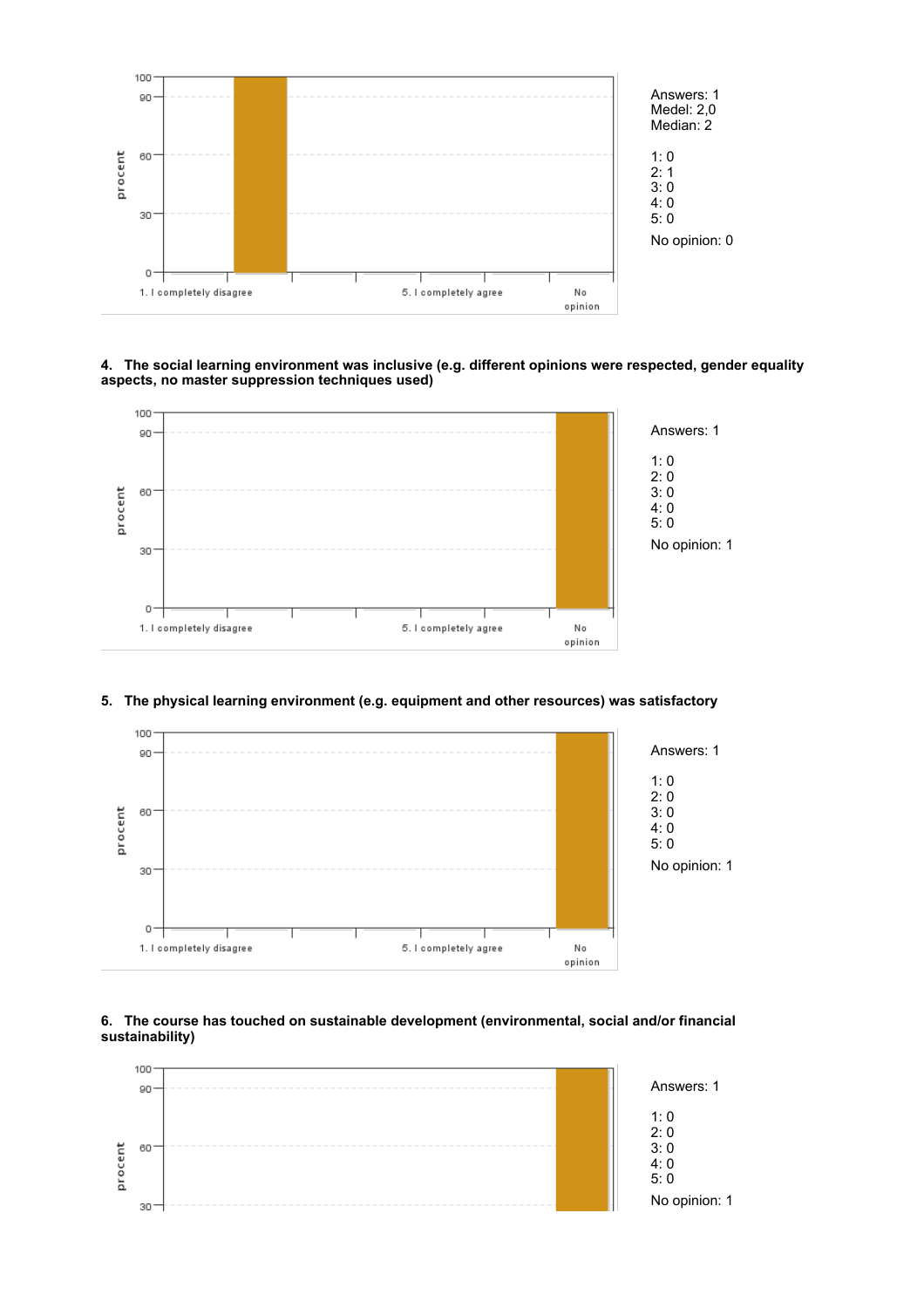

## **7. Contact with my supervisor was sufficient for me to complete my independent project**



## **8. I received constructive feedback on the written part of my project**



# **9. I received constructive feedback on the oral presentation of my project**



#### **10. I received constructive feedback on my review of another student's project**